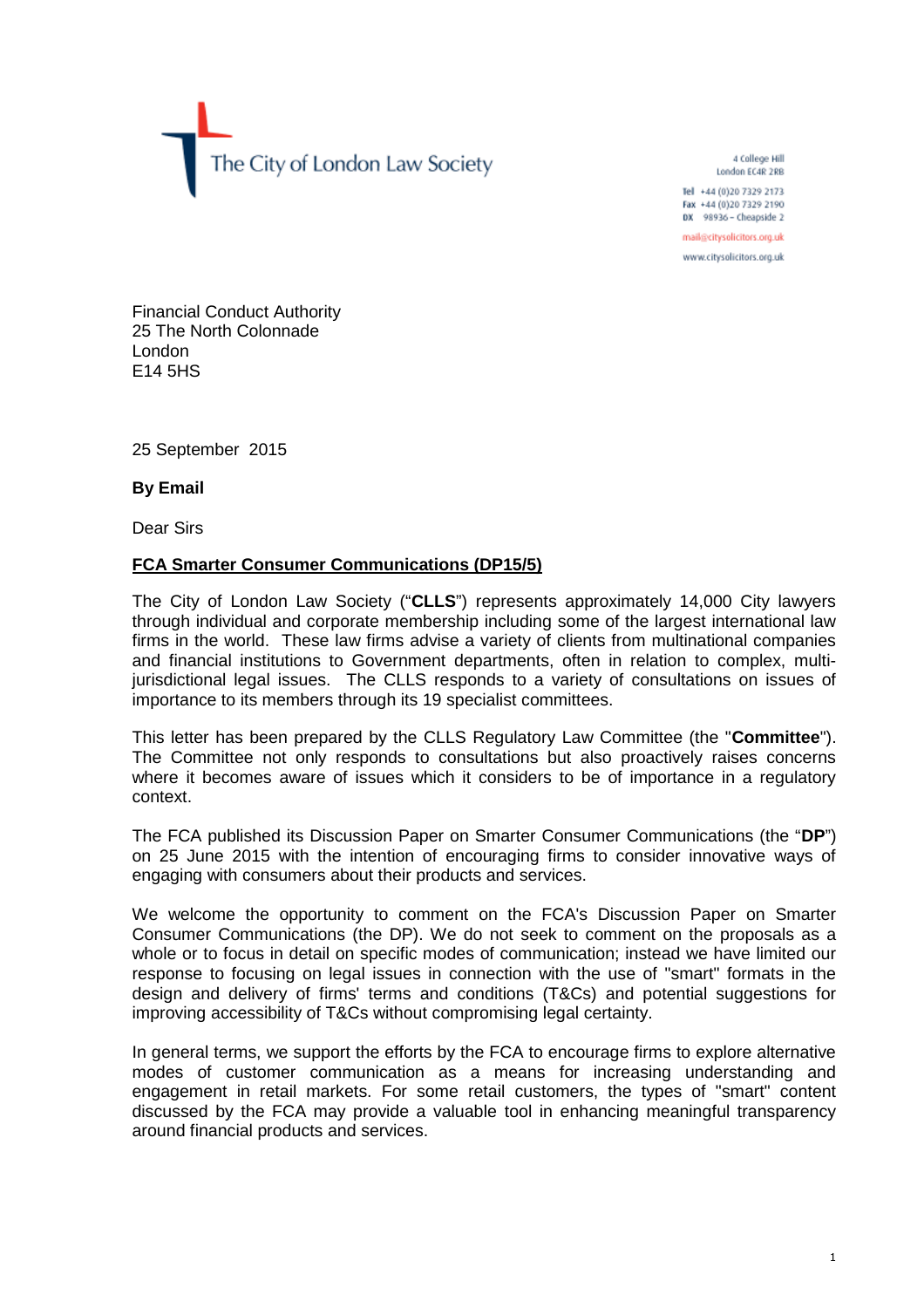It is important, however, that the potential benefits offered by innovation in customer communications are not outweighed by an increased risk of financial services contracts being disputed and potentially rendered unenforceable and/or in breach of regulatory requirements.

This risk is particularly relevant where T&Cs are concerned. The binding and heavily regulated legal nature of T&Cs makes them qualitatively different from other forms of customer "communications". Accordingly, the factors to be taken into account in relation to the composition, format and presentation to the customer of T&Cs will necessarily differ from the considerations that may apply to other customer communications whose functions are primarily informative and/or promotional (and which are therefore more amenable to being delivered through innovative formats).

We are concerned that some of the suggestions for firms to "improve" their T&Cs by replacing or supplementing traditional written agreements with "smart" alternative formats could be problematic from a legal perspective, as the alternative formats discussed may not satisfy the fundamental contract law requirements of incorporation and legal certainty. This could increase the potential for legal disputes, with the risk of damaging outcomes for both consumers and firms, including unenforceable rights, increased litigation costs and reputational damage.

In addition, the use of "smart" formats to deliver legal T&Cs may fail to satisfy applicable regulatory requirements for durability and continuous access, which would make this an unfeasible approach for most banking and investment products and services. It is also important to consider the application of pending EU reforms relating to retail disclosures, in particular MiFID II and the PRIIPs regulation.

We would therefore urge the FCA to ensure, in developing any further policy initiatives in this area, that the encouragement of "smart" formats should be primarily focused on communications whose function is informative (rather than legally binding) and that where T&Cs are concerned, the priorities should be regulatory compliance, transparency, legal certainty and enforceability. These priorities should not, however, prevent the development of initiatives to improve customer engagement with T&Cs, provided that any such reforms are designed with due regard to legal and regulatory requirements and in consultation with appropriate stakeholders. We would be very happy to work with the FCA on any further proposals in this area.

We have highlighted below some specific comments on legal issues regarding the use of smart communications in the context of T&Cs.

#### 1. Contract formation

For a contract to be validly formed under UK law, it is necessary to have a binding offer and acceptance of the contract and its terms. For online sales, the practice of requiring the customer to click an acceptance box, after disclosure of the T&Cs, is a recognised form of binding acceptance under UK and EU law and is common practice for web-based sales generally both within and outside the financial services industry.

We do not see anything inherently unfair, unclear or misleading (as the FCA suggests) in inviting a customer to review and accept a set of electronic T&Cs, provided that in each case the customer first, has the option to review the T&Cs before entering into the contract and second, understands that in ticking the box, s/he will be accepting the T&Cs as disclosed.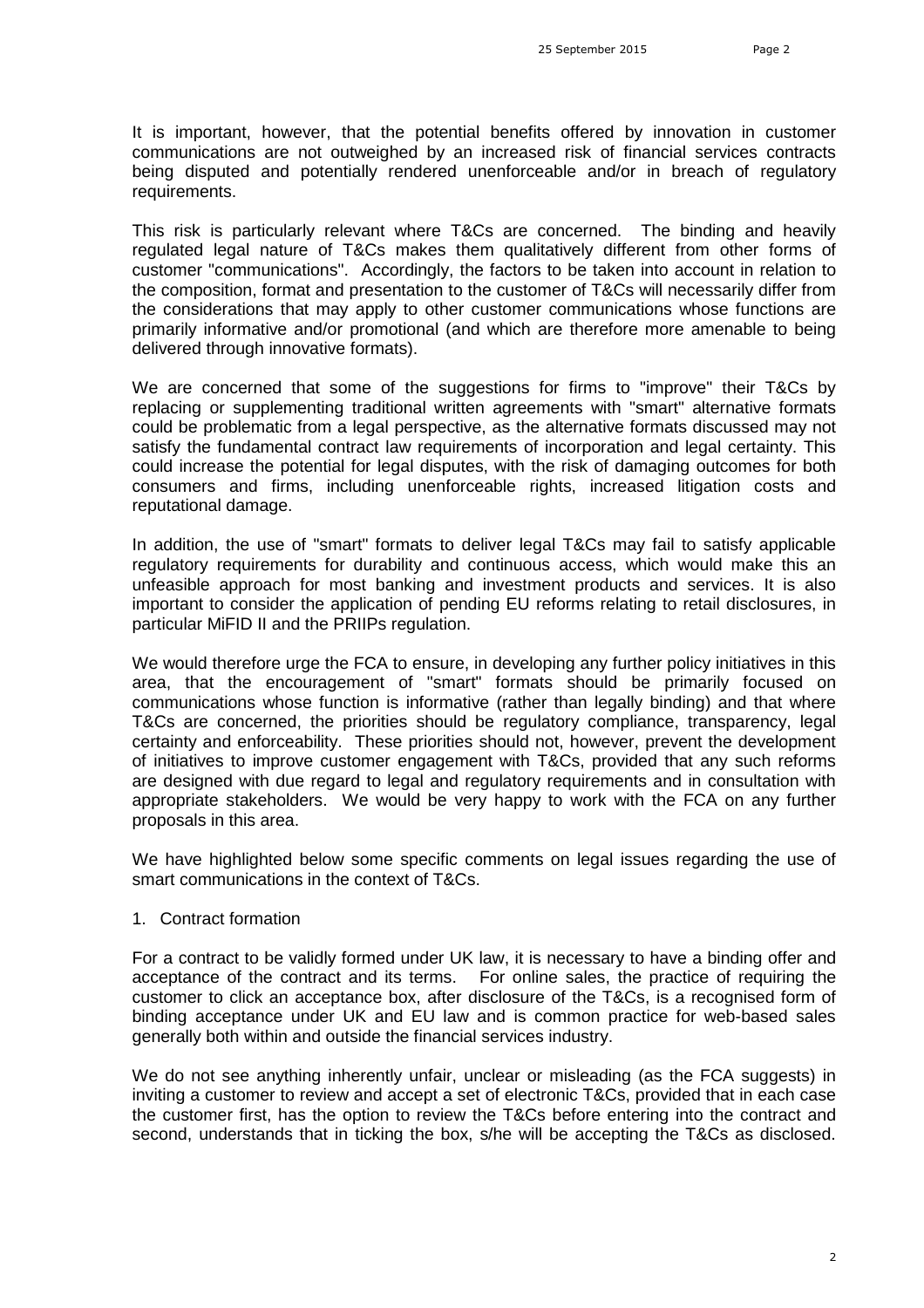Customers may also benefit from the flexibility to download and review the T&Cs "offline" or to receive a subsequent email version, particularly as a cancellation period will generally apply. This mechanism for electronic acceptance (assuming that it is not structured improperly) has the advantage of being both legally effective and familiar to consumers as established market practice for electronic trading. We would not support requirements that would prohibit acceptance of T&Cs by the customer until a minimum time period has elapsed (as seems perhaps to be the implicit suggestion in the DP); this would be out of line with market practice for electronic sales, would still not guarantee that the customer will actually read the T&Cs and could instead risk alienating customers.

We appreciate that the length and/or density of T&Cs means that in practice, many customers choose not to read T&Cs. This issue is not specific to the financial services industry. Nor is it particular to electronic T&CS, as customers may (and do) choose equally not to read T&Cs disclosed as part of contracts concluded by post or face-to-face.

We acknowledge that this situation is far from optimal and that there is clear merit in innovative communication strategies that aim to educate and engage customers and to assist them in reviewing and understanding T&Cs before signing a new contract. We agree that (if developed appropriately), the use of "layering" and Q&A formats may be possible avenues for facilitating greater engagement (discussed further in Section 5 and 6 below).

2. Content of T&CS: legal certainty and comprehensiveness

The function of T&Cs is to formalise the binding legal agreement between a firm and the customer and to specify and record the rights, duties and liabilities of both parties, together with any associated limitations. In order for the rights of either party to be legally enforceable, these various contractual components must be specified clearly and comprehensively, as applicable both in a "business as usual" context and in the "just in case" eventuality of various potential future scenarios (including termination, variation, default, and dispute).

The contract must also contain all disclosures or other terms required by regulation; for financial products and services, the requirements under FCA conduct of business rules translate into a considerable list. T&Cs also include non-sectoral mandatory disclosures such as those required under data protection law and must comply with the transparency requirements under the Consumer Rights Act 2015. In overall terms, it is essential from a legal perspective that T&Cs form a "complete", binding and certain agreement, taking into account all of the relevant contractual and regulatory requirements. This has been highlighted by the FOS in a number of judgements on retail financial services contracts.

We are therefore concerned by the FCA's suggestions that firms limit their T&Cs to those that are "necessary or relevant" and exclude terms that are "relevant primarily in case of conflict" or are otherwise included "just in case". It is not clear exactly what the FCA has in mind here; we would agree that it is unhelpful for firms to include genuinely irrelevant material in retail contracts (such as T&Cs governing products or services not purchased by the relevant consumer). It is not appropriate, however, to equate terms that are "relevant primarily in case of conflict" with those that are not "necessary or relevant", as to omit such terms would expose both firms and consumers to significant risks. An absence of (or insufficiently specific) provisions in this area will potentially increase the likelihood of formal legal disputes and of unpredictable outcomes arising from such disputes. At worst, some or all terms may be unenforceable (including against the customer), which would be damaging not only for individual consumers and firms, but could also have a destabilising impact on retail financial services markets overall.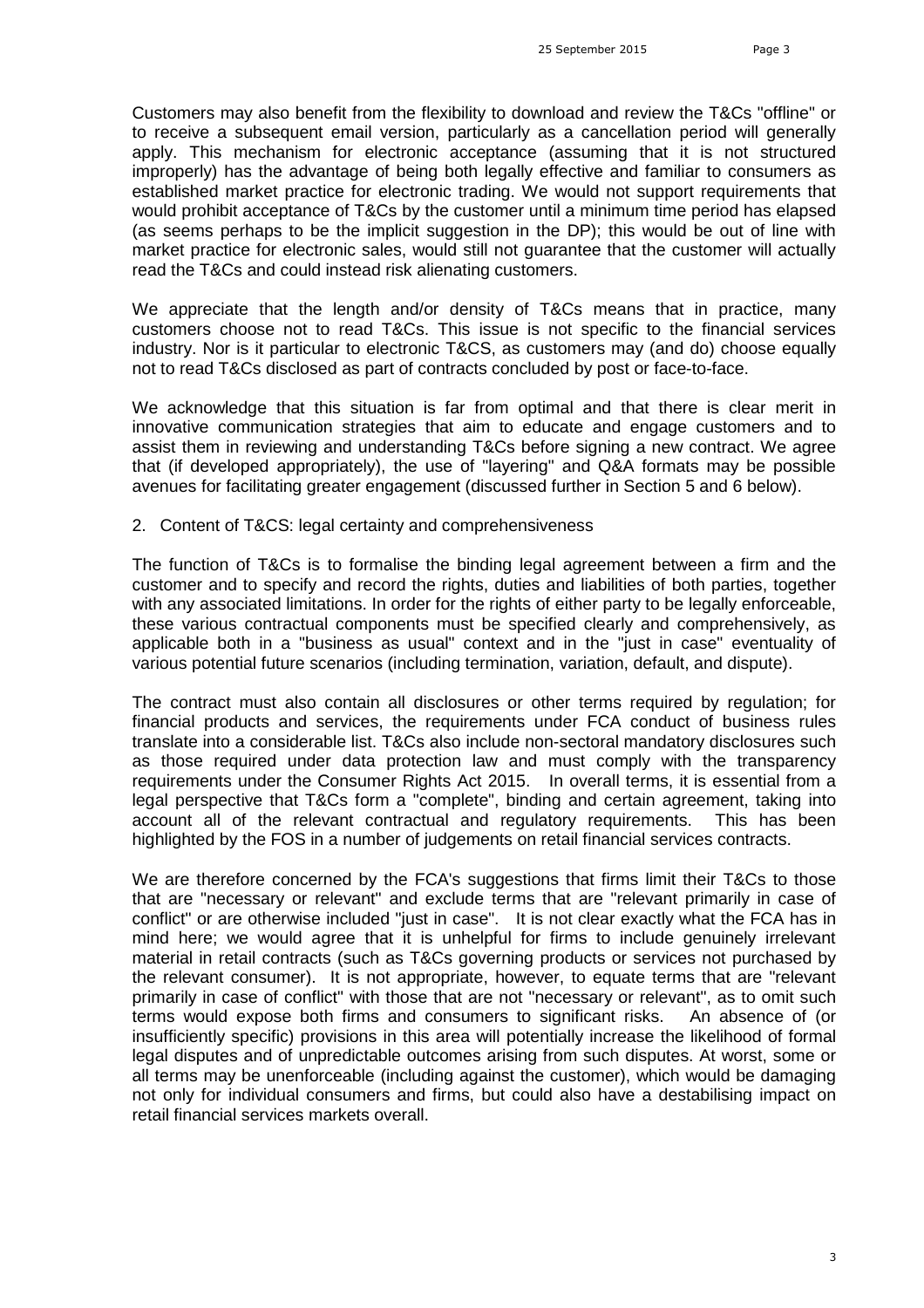Ensuring that contracts contain sufficient detail and clarity on the respective rights of the parties in different scenarios helps to minimise industry wide risks. It is also an important risk management tool for individual firms, as it enables firms to measure and price risks associated with particular products, services or customers and to reduce litigation and enforcement costs, which may otherwise be passed on to consumers.

### 3. Format of T&Cs: incorporation of terms

In addition to ensuring that all elements of a contract are sufficiently certain and that the contract overall is complete enough to be certain, it is also necessary for firms (and customers) to be confident that all relevant terms have been validly incorporated into the contract.

As noted above, the accepted market practice for web-based sales of directing a customer to an online printed display of the supplier's T&Cs, with an invitation to tick the appropriate box to indicate acceptance, is in principle generally effective under English law to incorporate the relevant T&Cs.

In contrast, the legal status and of information provided via "smart" formats would potentially be uncertain. If a firm chooses to deliver all or part of its T&CS through dynamic formats such as pop-ups, videos, audio clips and/or pictures, it seems questionable as a matter of contract law whether these pieces of information could be said to be "terms" at all, and if so, whether and in what circumstances they could be regarded as having been incorporated and how they would function in the event of any inconsistency with related written T&Cs. Moreover, In practical terms, not all customers will necessarily be able or willing to view smart content, due to technical barriers (such as browser or audio functionality), environmental factors (public/open plan settings, for example), or personal choice.

Firms will therefore need to continue to maintain and disclose their T&CS in conventional, written format (in addition to any "smart" alternatives adopted) in order to avoid discriminating against and/or losing customers on the basis of technical or environmental barriers.

Legal issues would still remain, however, where T&Cs are delivered in partial or alternative (as opposed to exclusively) "smart" formats, particularly if a customer is able to rely purely on the "smart" content as an alternative (rather than a supplement) to the conventional written T&Cs. This would raise legal questions over whether either or both versions have been validly incorporated into the overall contract and how any apparent inconsistencies in interpretation should be reconciled (a question that would be challenging for the FOS and/or the courts to resolve). Firms would also need to have the means to track and record which version(s) have been viewed and accepted by customers (and query how "acceptance" of a non-permanent smart format T&Cs would be executed).

These legal and practical questions indicate that while "smart" communications may be highly effective as tools for presenting customer information and generating interest, they be less effective as vehicle for establishing and recording binding legal obligations, which is best achieved through static written formats for reasons of certainty.

Firms carrying out designated investment business and/or certain retail banking and other services within the scope of the Distance Marketing Directive are also subject to regulatory constraints that create effective barriers to departing from the conventional format of static, written T&Cs. For example, Chapter 8 of COBS (which implements MiFID requirements but applies to most designated investment business), requires a firm, to: "enter into a written basic agreement, on paper or other durable medium, with the client setting out the essential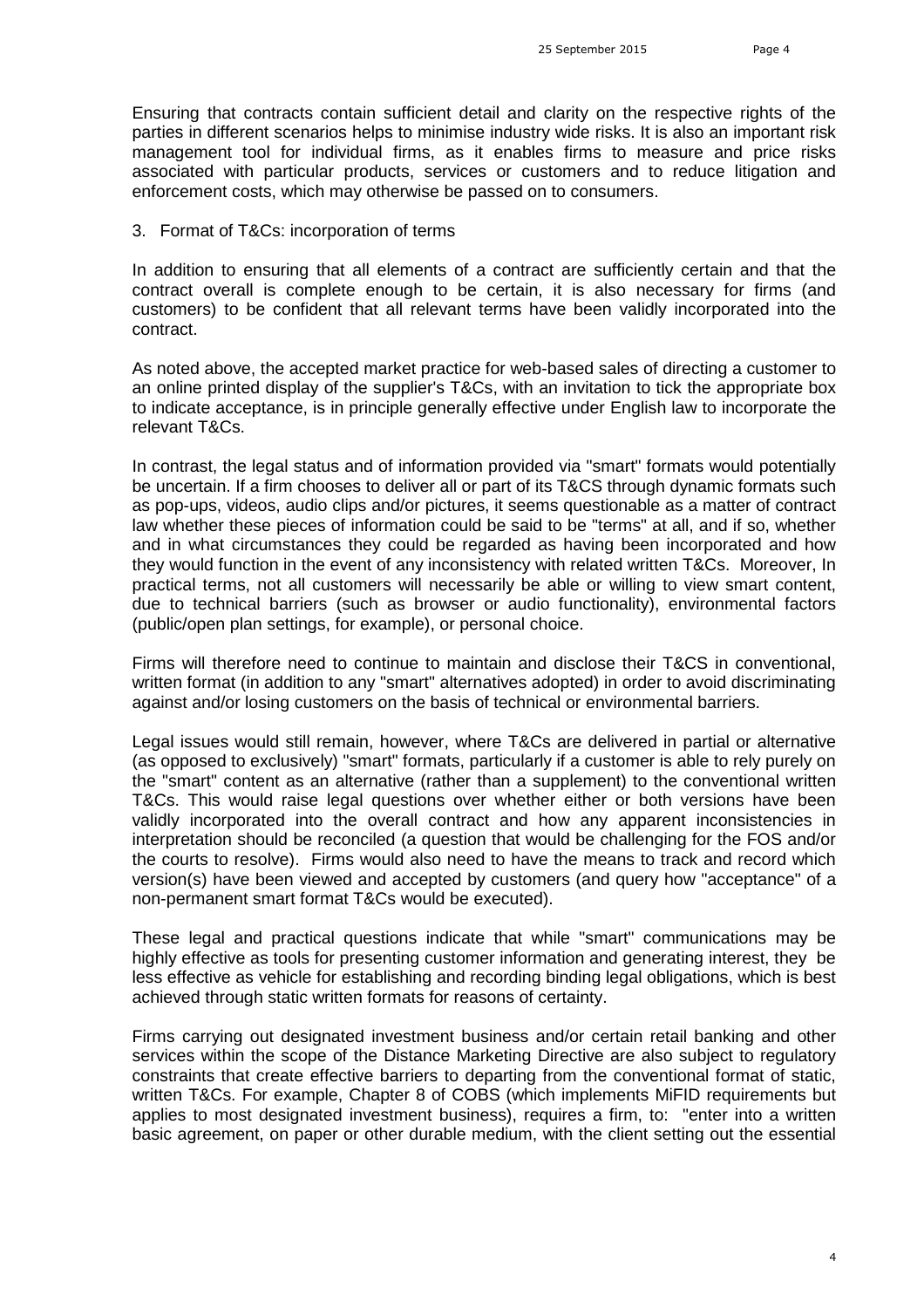rights and obligations of the firm and the client. The agreement may be provided initially via a website, but only provided that the "Website Conditions" are satisfied, including a requirement that the information is "accessible continuously by means of that website for such period of time as the client may reasonably need to inspect it." (Similar requirements apply under BCOBS to retail banking contracts concluded electronically and/or on a distance basis.) The difficulty of satisfying these requirements through dynamic content, which is generally neither durable nor continuously viewable indicates that the traditional written T&Cs model would therefore have to be preserved for regulatory as well as contractual reasons.

4. Layering of T&Cs

A further suggestion put forward by the FCA as an example of alternative best practice where T&Cs are concerned is the use by firms of a "layered" approach to delivering T&Cs content. We agree that this may in principle be a useful approach, although it would need to be implemented carefully with appropriate regard for the legal implications of appearing to classify terms into "tiers" of relative importance.

We would suggest that the best approach in this respect would be for the FCA and others to work to develop best practice standards for the form and content of layered disclosures or similar "signposting" strategies for improving customer engagement with specific terms. We would also agree that content delivered in Q&A format could also be a useful tool for providing information to customers more clearly, provided that the Q&A are appropriately designed and that their legal status and relationship to the remainder of the contractual terms can be made adequately clear to consumers.

With respect to the FCA's specific questions on this point, we are not aware of any legislation that would specifically prohibit a layered approach (though care would be needed to ensure that the "durable medium" or "continuous access" requirements prescribed by MiFID, etc. are properly met for each "layer"). Indeed, it is possible to point to EU legislative requirements that specifically mandate a "layered" approach to disclosure of key terms in relation to retail financial products. Examples would be the UCITS Directive, Prospectus Directive and PRIIPs Regulation (which prescribe the provision and content of a short-form summary/abbreviated T&Cs document, which supplements the remainder of the contractual documents). The FCA's packaged product rules in COBS 13-14 offer another example at UK domestic level.

The challenge is rather that any new short-form or other "layered" disclosure standards developed at UK level for retail products generally will need to be consistent with pending EU reforms in this area, most notably the PRIIPS KID requirements and the various new retail disclosure standards under MiFID II (due in both cases to take effect on 1 January 2017). In light of these reforms, it essential that any retail communication standards or guidance developed in the meantime is produced with the PRIPS and MIFID II standards in mind, to avoid over-burdening either firms or confusing customers with repeated changes to T&Cs and to work towards clear and consistent best practice standards.

While we would see some merit in exploring strategies in the meantime for optimising clarity and accessibility of T&Cs (including, possibly, through use of layering), we would caution against mandating or recommending a layered approach that leaves it up to firms to determine the appropriate content requirements for each layer.

One important feature of regimes such as the PRIIPS Regulation and UCITS and Prospectus Directives is that (in contrast to a more generic "layered" approach), the relevant law prescribes clear parameters and content specifications and (at least ostensibly, for the relevant EU regimes) imposes clear standards of liability with respect to the "first tier"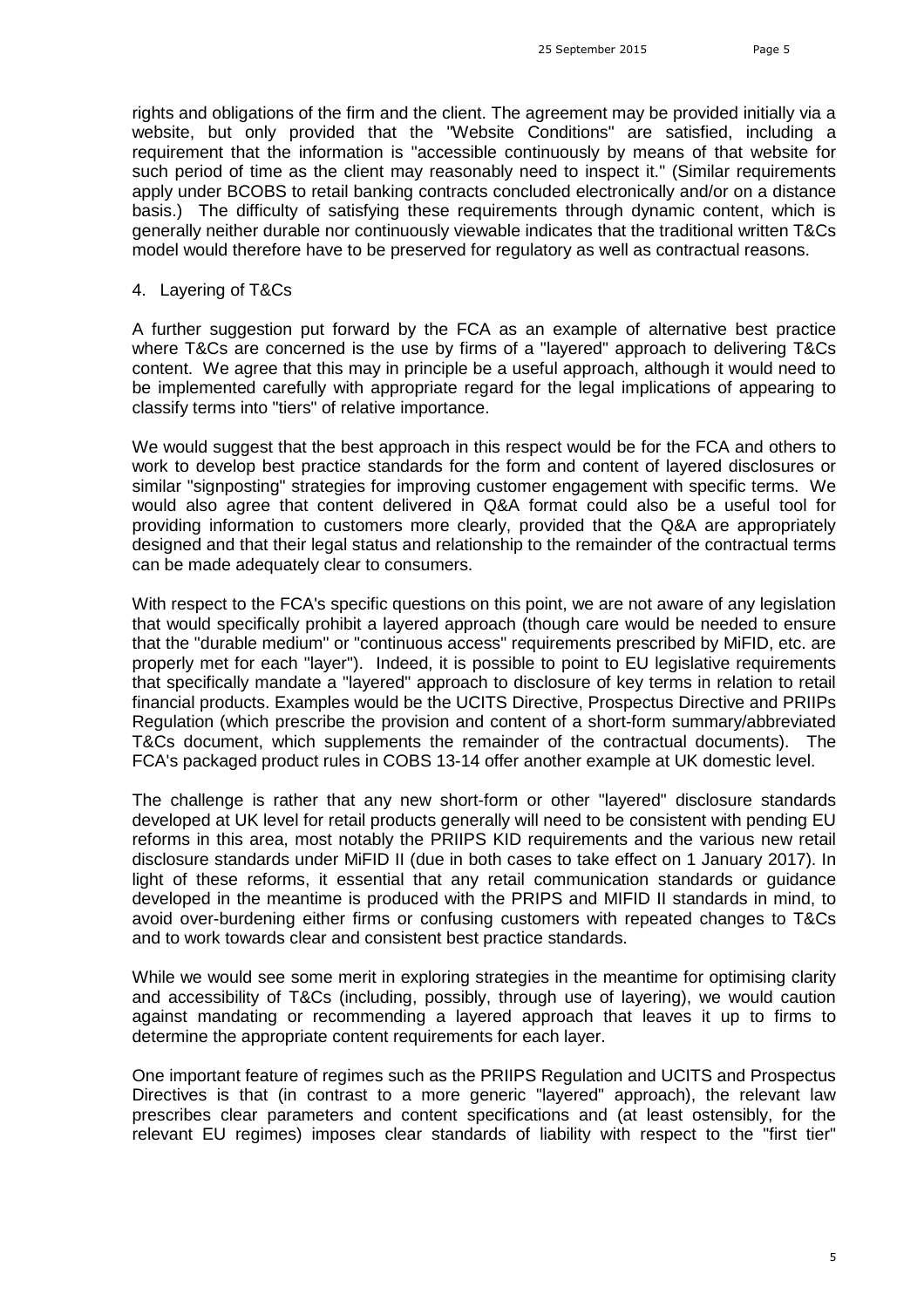summary disclosure. These prescriptive content standards not only aid comparability for customers, but also substantially eliminate the risk for firms of making subjective judgement over which terms are important enough to be highlighted at the first layer or tier.

If, on the other hand, firms were expected to exercise discretion over which terms are sufficiently important or relevant to warrant "first layer" status, this would expose firms to the risk of being regarded by the FCA, FOS and/or a court of making the "wrong" judgement: for example, applying a "misleading" or "unfairly" selective approach to disclosure in relation to those terms that are not highlighted in the first "layer".

A particular risk in the context of the Consumer Rights Act 2015 would be the possibility of second-tier terms being struck out by the courts as unenforceable due to failure to meet the necessary transparency and fairness standards for consumer contracts. For example, if a firm takes the view that (as is implied by the FCA) terms relating to possible contractual disputes or changes in law may relegated to second-tier status, this would increase the risk for the firm of such terms being deemed unenforceable due to insufficient prominence, particularly where they have the potential to operate to the detriment of the consumer. The converse risk, from a consumer perspective, is that relegation of these terms to second-tier status (due to having less immediate "relevance") would make a customer even less likely to read them and to be aware of any associated risks.

### 5. Recommendations

We would therefore suggest that the FCA works with stakeholders from industry, consumer groups, other public bodies such as the Competition and Markets Authority and FOS, as well as legal experts to develop common best practice standards for layering and/or better signposting of retail financial services T&Cs. We would be happy to work with the FCA on developing any further initiatives in this area, although we would recommend that appropriate consideration is given to pending EU-level reforms, which may substantially achieve the FCA's objectives in this area (at least for some products and services) and will also impose overlapping requirements in relation to retail disclosure standards and associated pre-sale behaviour.

If you would find it helpful to discuss any of these comments then we would be happy to do so. Please contact either Karen Anderson by telephone on +44 (0) 20 7466 2404 or by email at [karen.anderson@hsf.com](mailto:karen.anderson@hsf.com), or Peter Richards Carpenter by telephone on +44 (0) 20 3400 4178 or by emailat [peter.richards-carpenter@blplaw.com](mailto:peter.richards-carpenter@blplaw.com), in the first instance.

Yours sincerely

**Karen Anderson** *Co-chair, CLLS Regulatory Law Committee*

Peter Richards. Cap

**Peter Richards-Carpenter** *Co-chair, CLLS Regulatory Law Committee*

### © CITY OF LONDON LAW SOCIETY 2015

All rights reserved. This paper has been prepared as part of a consultation process.